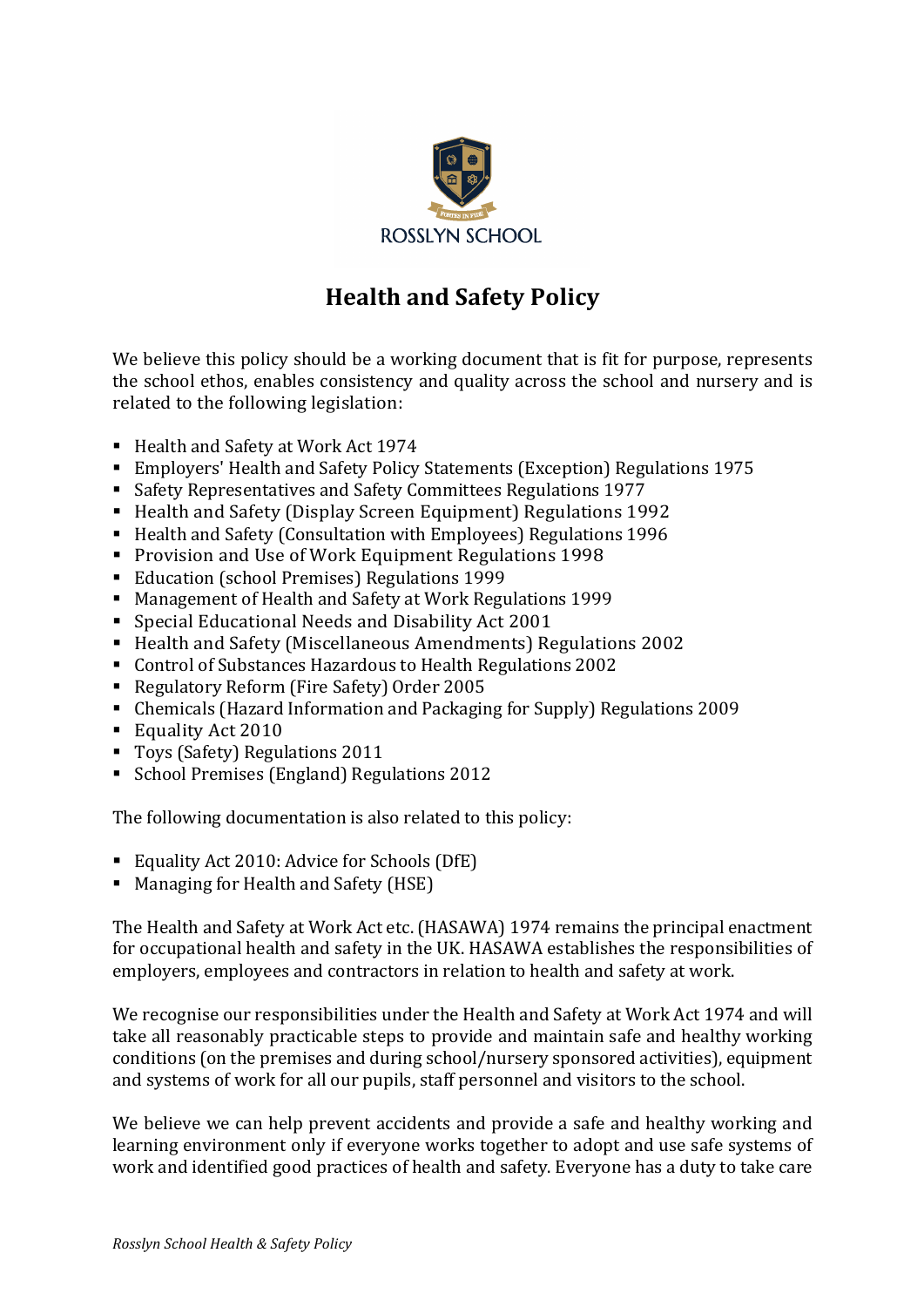of their own safety and that of others while on the school premises or during school/nursery-sponsored activities.

We recognise our responsibilities under the above legislation to take all reasonable and practicable steps to:

- **•** provide and maintain safe and healthy working conditions, equipment and systems of work for all our pupils, school/nursery personnel and visitors to the school and nursery;
- provide a safe, clean and hazard free working environment;
- identify and reduce hazards to a minimum by making assessments of the risks to the health and safety of employees and others by looking at all operations, activities, jobs, tasks, people, systems, machines and equipment in place so that we are able to determine whether or not we comply with Health and Safety Law;
- $\blacksquare$  ensure everyone is aware of and understands their responsibilities but are aware that the maintenance of a healthy and safe school and nursery is the shared responsibility of the whole school and nursery community;
- introduce health and safety arrangements, health surveillance and procedures;
- provide health and safety information to school personnel;
- appoint competent persons to enforce and promote health and safety;
- provide health and safety training, instruction and supervision for school and nursery personnel;
- **•** provide safe access and egress;
- safe equipment though regular maintenance and testing;
- safe use of materials and substances;
- ensure that all predictable risks have been identified and risk assessed for curriculum activities such as art, design and technology, ICT, music, physical education and science

We aim to develop a culture that distinguishes between real and imagined risk. We believe we cannot 'insulate our pupils from every bump, germ or bruise as this will limit their opportunity to take full advantage of the freedom of childhood and to explore the world around them.' (Amanda Spielman, Chief Inspector of Schools).

We believe that Risk Assessment applies to everyone and is the key factor in relation to Health and Safety. Risk Assessment is something we all do every day and most activities have some form of risk attached to them. The object is to assess the level of risk, determine whether it is acceptable and introduce measures to minimize, reduce or eliminate the risk by:

- $\blacksquare$  Preparing and implementing safe working practices
- Monitoring, inspecting and reporting regularly
- Identifying potential hazards and knowing what to do to minimise risk and respond if something goes wrong

We are aware that we may need specialist advice to assess some risks, but many require a common-sense approach and continued diligence. We are of the opinion that if something is not acceptable at home, it should not be acceptable in school or nursery. All stakeholders have a legal responsibility for the safety of each other.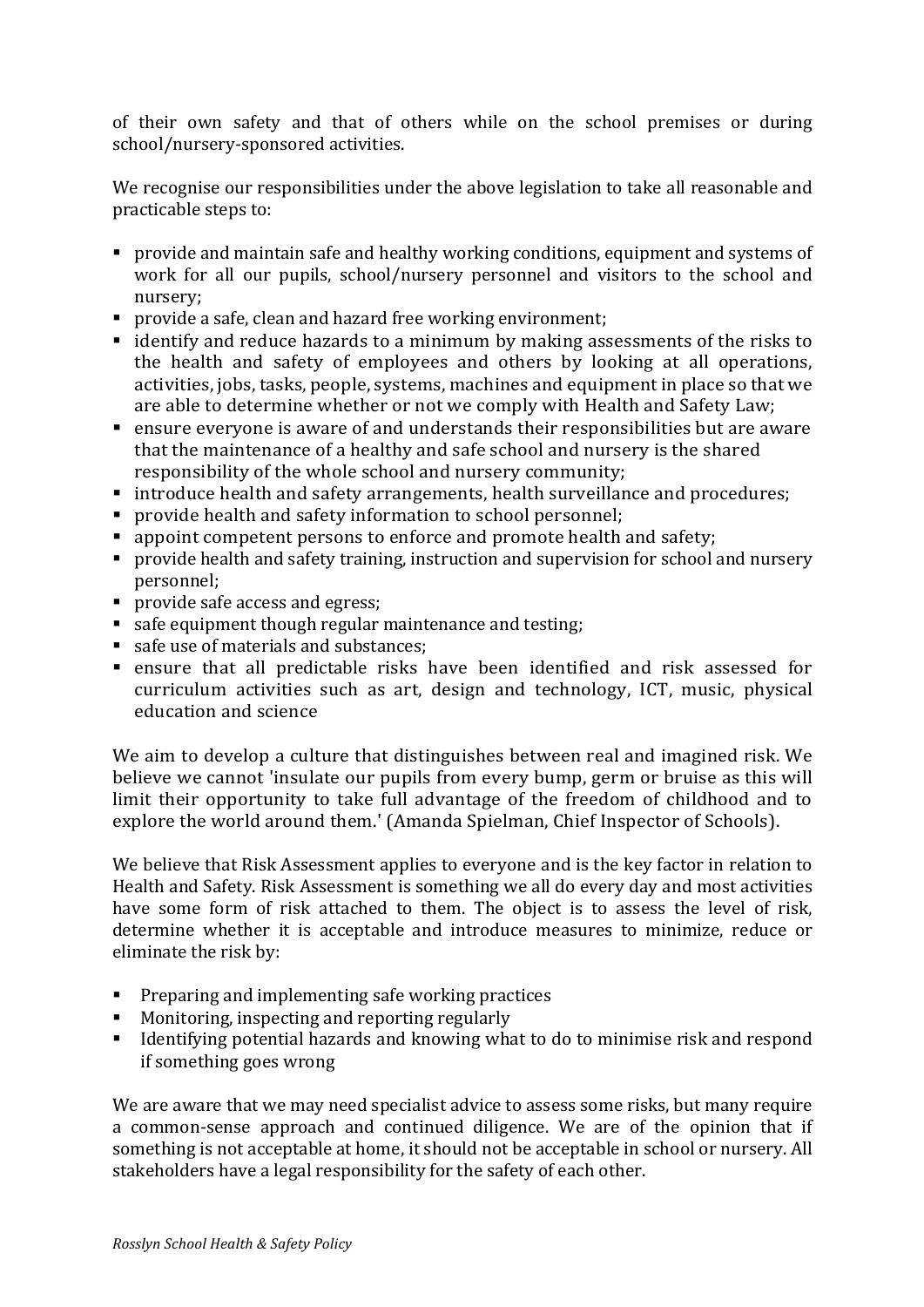We will undertake this responsibility by being vigilant and aware of possible risks by undertaking regular health and safety inspections of the school premises and school grounds.

We have in place daily processes that include health and safety checks undertaken by relevant personnel.

We wish to work closely with our children and the School Council and to hear their views and opinions as we acknowledge and support Article 12 of the United Nations Convention on the Rights of the Child that children should be encouraged to form and to express their views.

We all have a responsibility to ensure equality permeates into all aspects of school and nursery life and that everyone is treated equally. We want everyone connected with the school and nursery to feel safe, secure, valued and of equal worth.

We believe it is essential that this policy clearly identifies and outlines the roles and responsibilities of all those involved in the procedures and arrangements that is connected with this policy.

## **Aims**

- To provide and maintain safe and healthy working conditions, equipment and systems of work for all our pupils/children, school personnel and visitors to the school.
- To provide a safe and healthy working and learning environment for all stakeholders.
- To have in place risk assessments for all operations, activities, jobs, tasks, people, systems, machines and equipment that may pose a risk to school personnel, children and others.
- To ensure that all predictable risks have been identified and risk assessed for curriculum activities such as art, design and technology, ICT, music, physical education and science.
- To ensure that control measures have been put in place for all identified risks.
- To encourage everyone to take responsibility for their own health and safety and that of others.
- To provide and maintain equipment.
- To establish safe operating systems within the school and nursery.
- To provide training and up dated information for all school/nursery personnel.
- To identify and outline the responsibilities of the whole school/nursery community.
- To ensure compliance with all relevant legislation connected to this policy.
- To work with other schools, settings and the local authority to share good practice in order to improve this policy.

#### **Role of the Proprietors**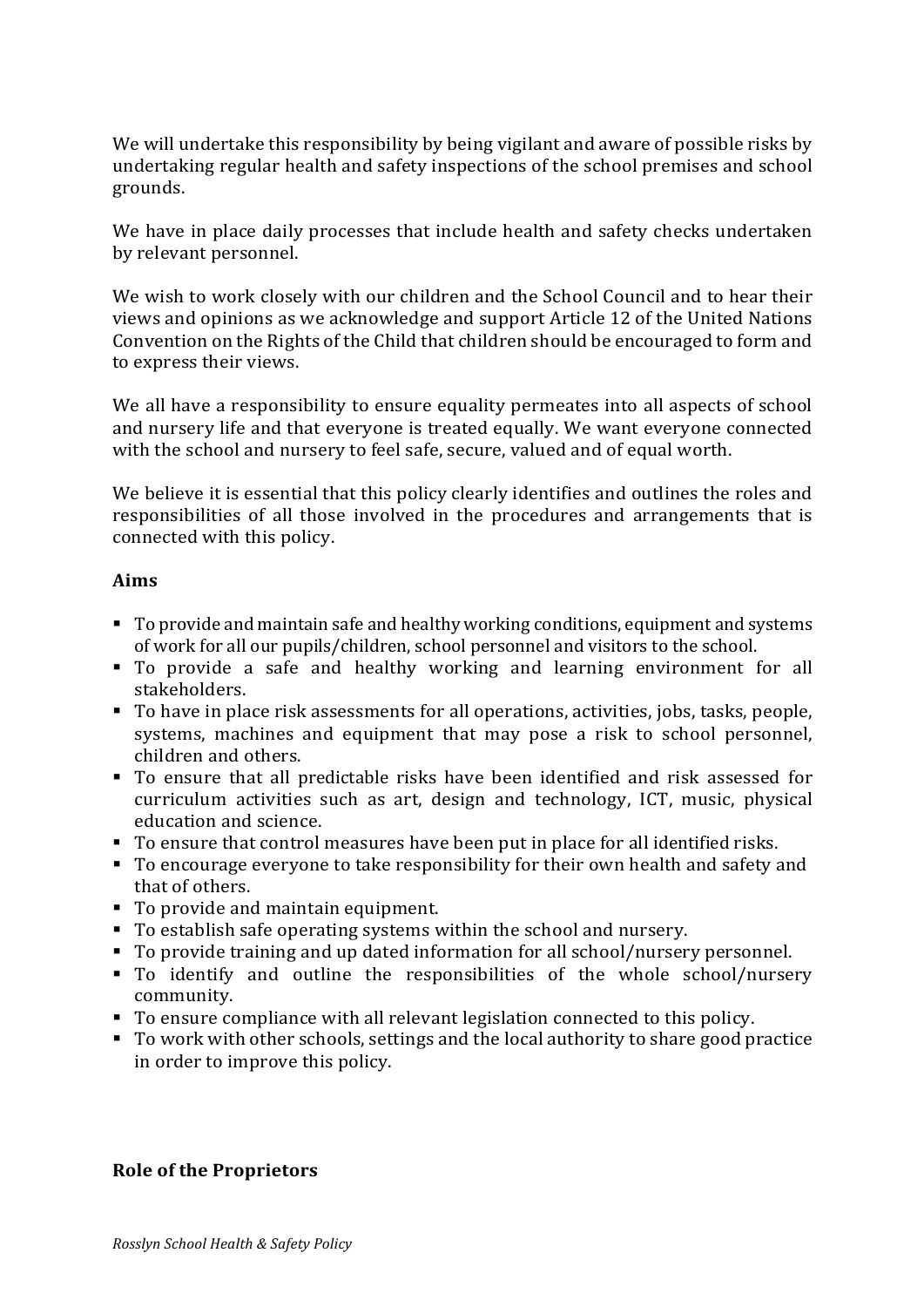The proprietors of Rosslyn School and Day Nursery, as the employer, have overall responsibility for the health & safety of their employees and all persons affected by the school's operations.

Specifically, the Proprietors are responsible for:

- delegating powers and responsibilities to the designated staff member(s) for overseeing health and safety throughout the campus.
- delegating powers and responsibilities to the designated leads to ensure all school and nursery personnel and stakeholders are aware of and comply with this policy;
- **•** ensuring the school and nursery has a current health and safety policy in place;
- $\blacksquare$  recognising and accepting its responsibilities for the health, safety and welfare of its employees, pupils, children and visitors to premises;
- ensuring compliance with local and national health and safety policies;
- ensuring effective monitoring is carried out to evaluate the health and safety performance of the school by evaluation of relevant inspection reports;
- **•** ensuring the organisation and arrangements of the school and nursery operate effectively;
- **EXEDENT** ensuring health and safety is on the agenda at Management Meetings;
- ensuring arrangements are in place for the school and nursery operating effectively;
- **•** engaging the allocation of sufficient funds in order to ensure, so far as reasonably practicable, the working environment is safe and without risk to health;
- ensure all equipment, apparatus, tools and machinery are serviced and maintained by suitably qualified contractors;
- ensuring effective monitoring is carried out to evaluate the health and safety performance of the school by involvement and evaluation of inspection reports from the local authority, and Safety Representatives.
- $\blacksquare$  ensuring funding is in place to support this policy;
- **EXECT** make effective use of relevant research and information to improve this policy;
- **ensuring this policy and all policies are maintained and updated regularly;**
- ensuring all policies are made available to parents;
- $\blacksquare$  the responsibility of involving the School Council in:
	- $\Box$  determining this policy with the Management Committee;
	- $\Box$  discussing improvements to this policy during the school year;
	- $\Box$  organising surveys to gauge the thoughts of all pupils and children;
	- $\Box$  reviewing the effectiveness of this policy with the Management Committee
- have in place an emergency plan to cover any major incident;
- have in place:
	- $\Box$  fire precautions and an emergency evacuation plan in the event of fire
	- $\square$  procedures for first aid provision
	- $\square$  procedures for the control of substances hazardous to health
	- $\square$  an electrical maintenance plan
	- $\square$  an annual plan for Portable Appliance Testing
	- $\Box$  procedures to deal with asbestos and Legionella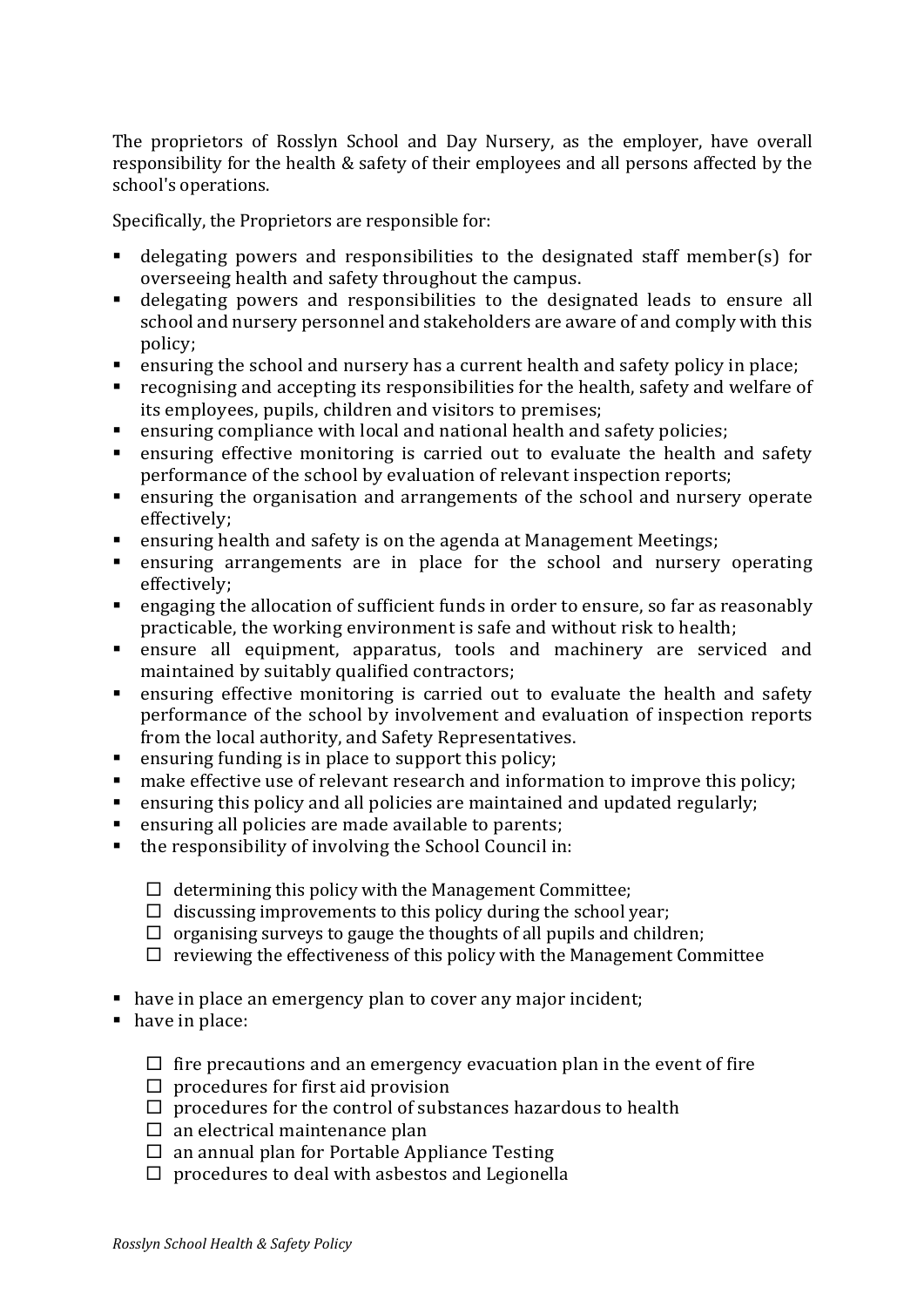- **•** ensure all electrical equipment, physical education apparatus and equipment, tools and machinery are serviced and maintained by suitably qualified contractors;
- ensure all maintenance records are kept up to date and readily available for any health and safety inspections;
- ensure all chemicals and hazardous substances are clearly labelled, stored and disposed under the correct COSHH guidelines;
- **•** ensure the water system is well maintained in order to prevent Legionnaire's disease;
- **ensure that all cleaning staff are aware of the Health and Safety Policy and its** implications such as storage arrangements for materials, use of equipment, substances etc:
- report immediately any defects or hazards;
- ensure medical and first aid procedures and facilities are in place;
- ensure repairs are in place for all equipment, apparatus, tools and machinery;
- have in place an emergency plan to cover any major incident;
- ensure the effective implementation, monitoring and evaluation of this policy
- ensure that all new equipment is supplied with the appropriate documentation;
- test the fire alarm system each week;
- maintain a record of hazardous substances used for cleaning and similar purposes

# **Role of the Designated Persons**

The School Lead and the designated Early Years Lead will oversee the following for their respectful area of responsibility:

- work in conjunction with the Management Committee, Proprietor and staff to ensure all school and nursery personnel, pupils and parents are aware of and comply with this policy;
- $\bullet$  be responsible for the implementation of the health and safety policy and to develop a culture of safety throughout the school and nursery;
- $\blacksquare$  ensure compliance with all relevant legislation connected to this policy;
- be responsible for the day-to-day management of health and safety;
- be aware of and well trained in the requirements of all current health and safety legislation;
- establish high standards of health and safety throughout the school and nursery
- have in place risk assessments for all operations, activities, jobs, tasks, people, systems, machines and equipment that may pose a risk to school personnel and others;
- ensure risk assessments:
	- $\Box$  are undertaken by members of the management team and other competent members of the school and nursery personnel;
	- $\Box$  are in place and cover all the main aspects of the school and nursery:
	- $\Box$  are accurate and suitable: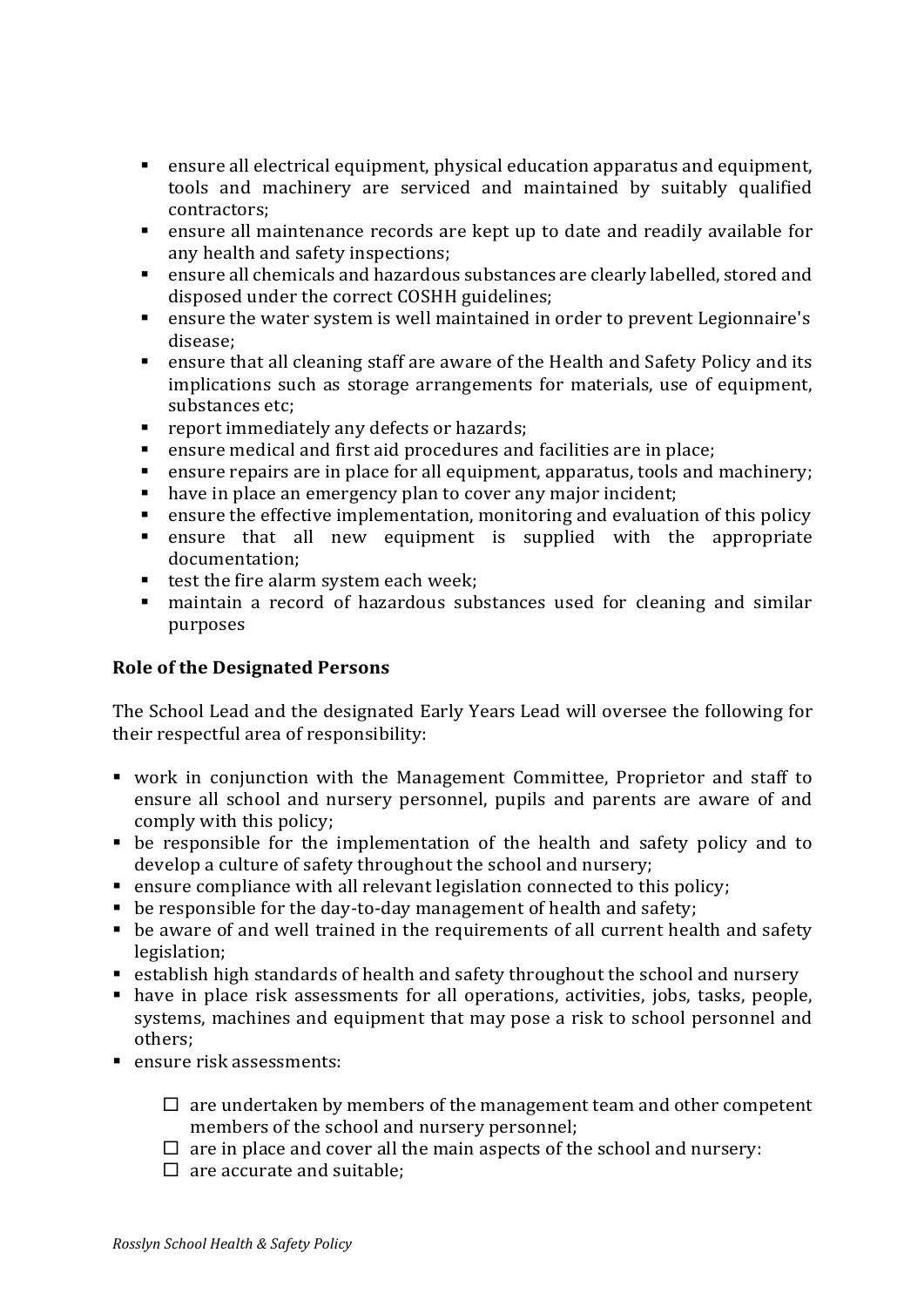$\square$  are available for all school and nursery personnel

- **ensure that when a new hazard has been identified a thorough risk assessment is** undertaken and all school personnel are notified;
- ensure advice is sought from appropriate outside agencies in order to complete certain risk assessments:
- provide training for the appropriate personnel so that they are aware of the process of completing a risk assessment;
- be vigilant and aware of possible risks by undertaking regular health and safety inspections of:
	- $\Box$  the general condition of the school and nursery building(s);
	- $\Box$  the general condition of the school and nursery grounds;
	- $\Box$  all entrances, exits and finger guard protection;
	- $\square$  fire safety precautions;
	- $\Box$  electrical equipment and electrical power points;
	- $\Box$  heating, lighting and ventilation;
	- $\Box$  all glazed areas:
	- $\Box$  floor surfaces:
	- $\square$  toilets:
	- $\Box$  storage of equipment;
	- $\Box$  storage of hazardous substances;
	- $\Box$  PE equipment and specialist equipment;
	- $\square$  standards of cleaning
- ensure all inspections are recorded and reported to the Management Committee and the Proprietor:
- **ensure that all school personnel fulfil their duties to co-operate with the policy;**
- $\blacksquare$  make effective use of relevant research and information to improve this policy and all other health and safety polices.
- **•** provide leadership and vision in respect of equality;
- report any accidents or dangerous occurrences;
- investigate the causes of any accident, dangerous occurrence or near miss;
- put into place a safe system to prevent any accident, dangerous occurrence or near miss happening again;
- ensure that the emergency evacuation procedure is carried out every term;
- have in place risk assessments to ensure the health and safety of all during educational visits:
- ensure that new nursery and school personnel will undertake appropriate induction training;
- $\blacksquare$  identify the training needs of school and nursery personnel and pupils;
- $\blacksquare$  ensure that established school and nursery personnel receive training when required;
- $\blacksquare$  attend health and safety training when required;
- communicate to parents the health and safety procedures of the school;
- $\blacksquare$  monitor the effectiveness of this policy by speaking with pupils, school personnel, parents, and visitors;
- report regularly health and safety matters to the Management Committee;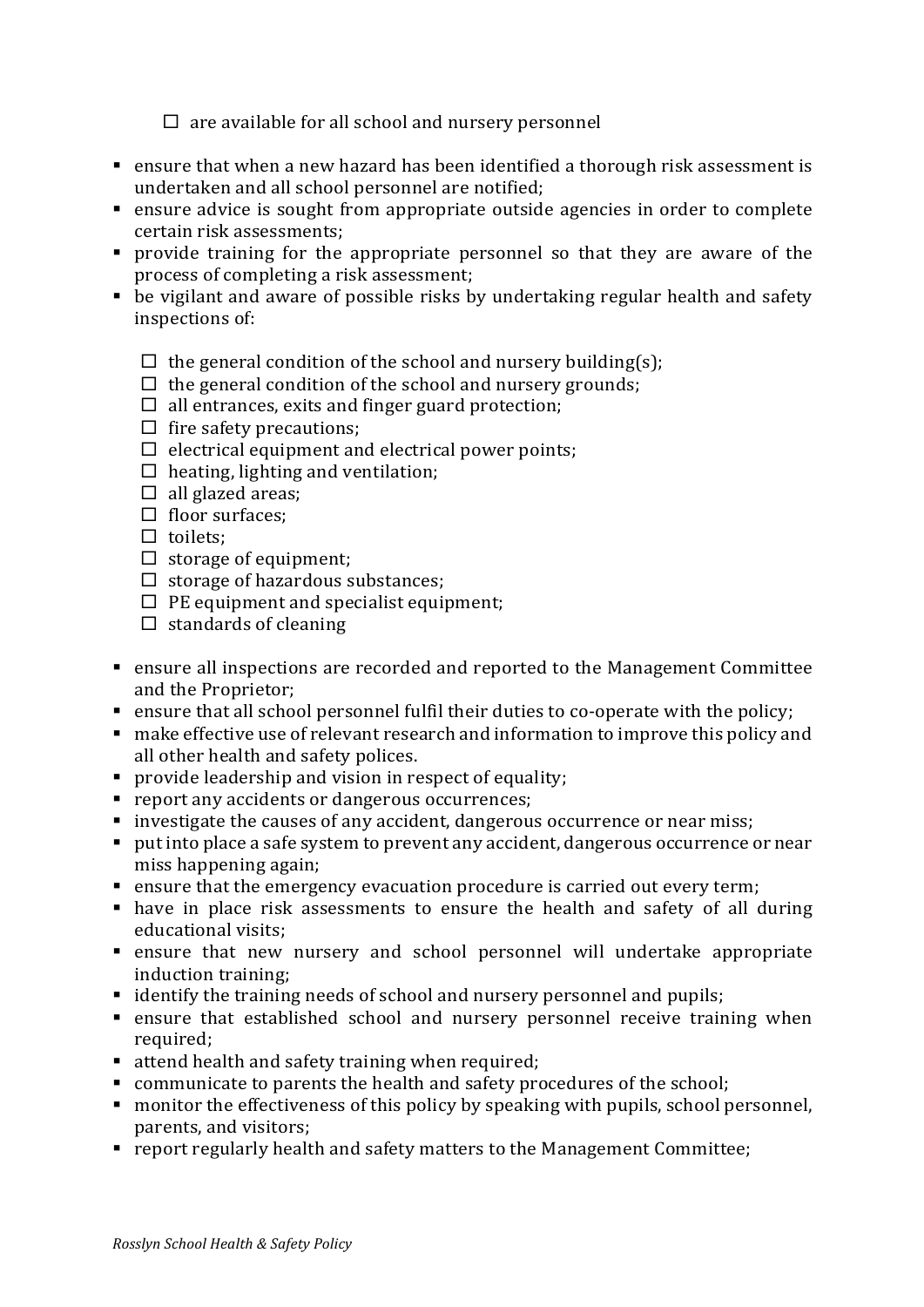■ annually report to the Management Committee on the success and development of this policy

## **Responsibilities of the office staff**

Office staff are responsible for supporting the Designated Lead(s) in the day-to-day administration and implementation of the health and safety policy.

Members of the office staff will be allocated specific health and safety roles to be carried out as part of their job description.

In addition to responsibilities delegated by the Proprietor, the office staff are specifically responsible for:

- Ensuring that appropriate safe working procedures are brought to the attention of all staff.
- Resolving health, safety and welfare problems when members of staff refer to them and informing the Operations and Compliance Lead of any problems to which they cannot achieve a satisfactory solution with the resources available to them.
- Collating and maintaining records related to health, safety and welfare.
- Ensuring, so far as is reasonably practicable, the provision of sufficient information, instruction, training and supervision to enable employees and pupils to avoid hazards and contribute positively to their own health and safety.
- Ensuring that all accidents (including near misses) are promptly reported and investigated using the appropriate forms.
- Ensuring that all visitors to the premises are aware of health and safety procedures, such as fire evacuation and emergency exits.

#### **Responsibilities of all employees**

Under the Health and Safety at work Act (1974) all employees have general health and safety responsibilities. Employees must be aware that they are obliged to take care of their own health and safety whilst at work, along with that of others who may be affected by their actions.

All employees have a responsibility to:

- Take reasonable care for the health and safety of themselves and others in undertaking their work.
- Comply with the school's health and safety policy and procedures at all times.
- Apply the school's health and safety policy to their own department or area of work and be directly responsible to the designated Early Years Lead or School Lead for the application of the health and safety procedures and arrangements;
- Report all accidents and incidents in line with the reporting procedure.
- Co-operate with management on all matters relating to health and safety.
- Not to intentionally interfere with or misuse any equipment or fittings provided in the interests of health, safety and welfare.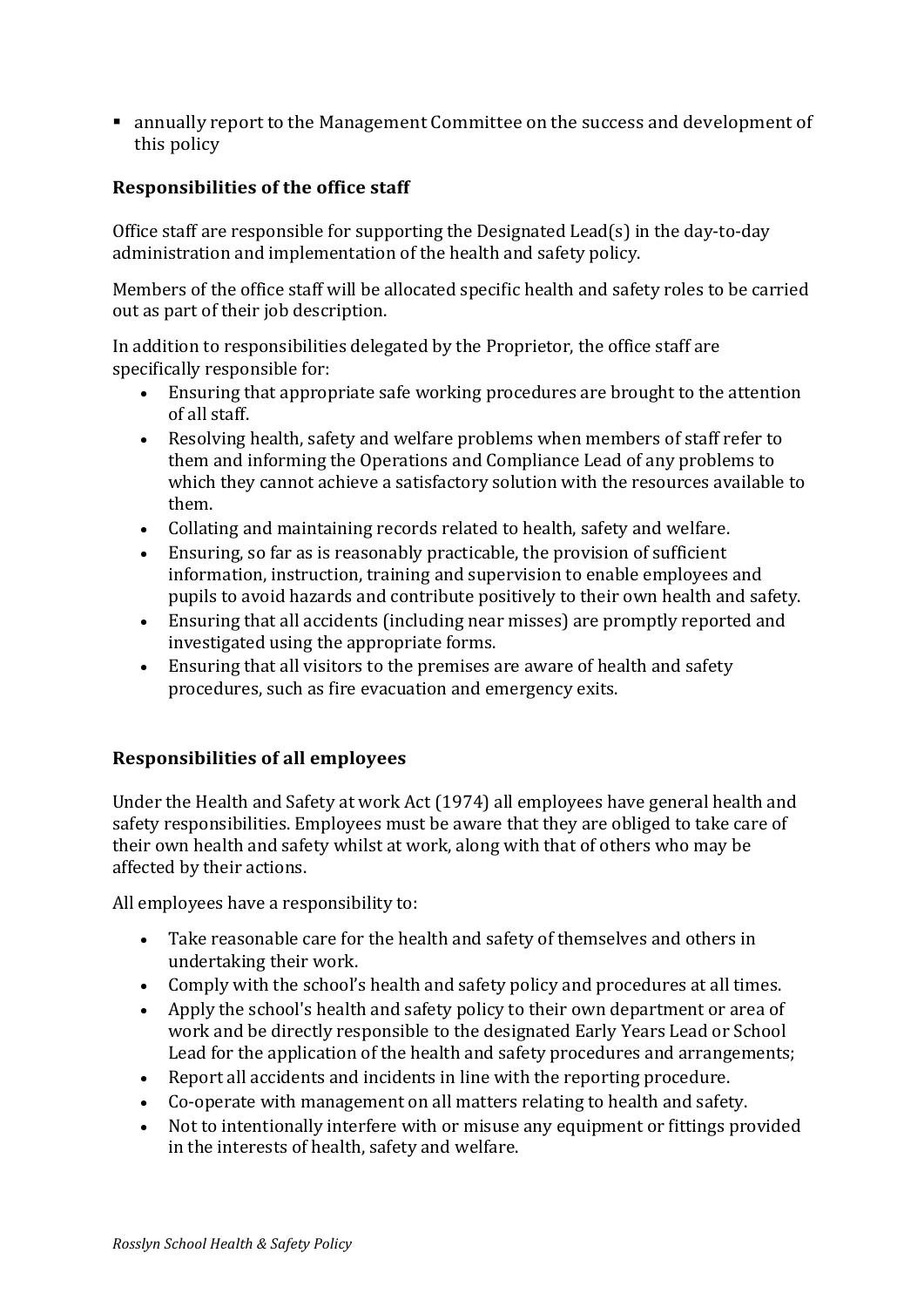- Report all defects in condition of premises or equipment, and any health and safety concerns immediately to the school office  $/$  designated lead(s)
- Report immediately to the school office / designated lead(s) any shortcomings in the arrangements for health and safety.
- Ensure that they only use equipment or machinery that they are competent / have been trained to use.
- Make use of all necessary control measures and personal protective equipment provided for health and safety reasons.
- ensure classrooms, care rooms and other work areas are safe before they are used;
- ensure all equipment is safe to use;
- $\blacksquare$  ensure personal protective equipment is used when appropriate;

 $\bullet$  be familiar with the fire emergency evacuation procedures of the school building; 

**E** use all machinery and equipment in accordance with information, training and instruction received:

■ make everyone aware of any work situation where there are serious and immediate health and safety risks;

- inform the designated lead(s) of any concerns regarding any health and safety procedures;
- ensure pupils:

 $\Box$  wear appropriate clothing in art and D&T lessons;

- $\Box$  tie their hair back when undertaking art, D&T and science lessons
- $\Box$  wear appropriate clothing and footwear in PE;
- $\Box$  do not wear jewelry or watches during PE or swimming;
- $\Box$  wear sun protection on hot days when outdoors for long periods of time or taking part in summer PE field activities;
- $\square$  consume sufficient water to prevent hydration during hot weather or PE activities;
- $\Box$  wash their hands before and after handling food and after using the toilet.
- $\square$  cover their mouths when coughing and/or sneezing
- $\Box$  dispose of used tissues in the appropriate manner
- $\Box$  tie their hair back when handling food;
- $\Box$  sit correctly when using computers;
- $\Box$  pupils are not affected by loud music
- $\blacksquare$  teach children about hazards, risks and control in science, design and technology, information technology, art and design, physical education and swimming so that risk awareness forms an integral part of their learning and development;
- attend appropriate training;
- $\blacksquare$  implement the school's equalities policy;
- $\blacksquare$  report and deal with all incidents of discrimination;
- attend appropriate training sessions on equality;
- $\blacksquare$  report any concerns they have on any aspect of the school community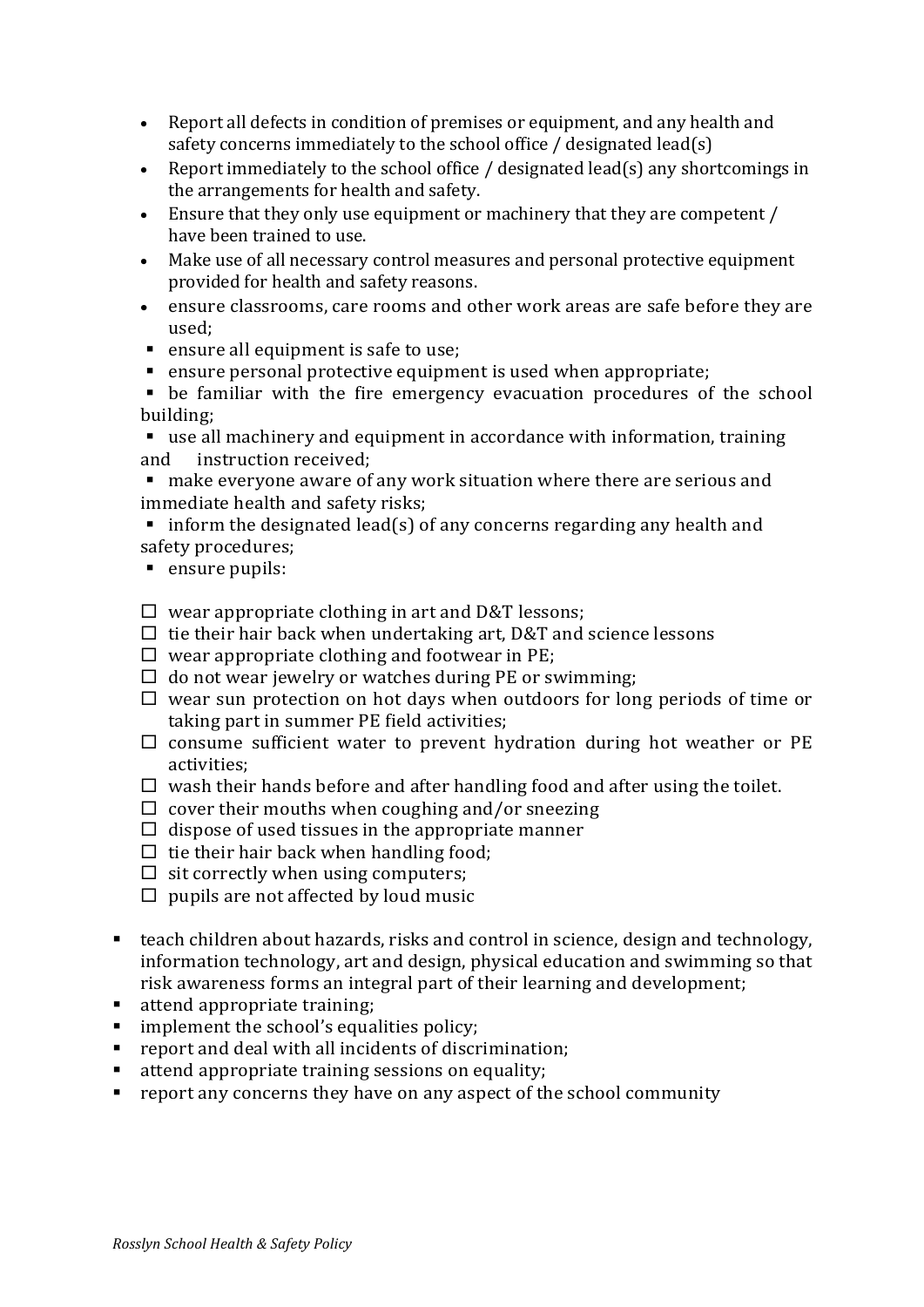# **Role of children and pupils**

Children and pupils are expected to:

- $\blacksquare$  follow the safety rules of the school and in particular the instructions of teaching staff/practitioners in an emergency;
- use and not willfully misuse, neglect or interfere with things provided for their safety;
- exercise personal responsibility for the safety of themselves and others;
- observe standards of dress consistent with safety and or / or hygiene
- $\blacksquare$  treat others, their work and equipment with respect;
- liaise with the school council;
- take part in questionnaires and surveys

# **Role of Parents/Carers**

Parents/carers are expected to:

- support the school/nursery in any health and safety matters reported to them on newsletters;
- **•** speak with their children about health and safety;
- $\blacksquare$  be aware of and comply with this policy;
- $\bullet$  be asked to take part in periodic surveys conducted by the school/nursery;
- support the school Code of Conduct and guidance necessary to ensure smooth running of the school/nursery.

# **Role of Visitors and People Working on Site**

Visitors and contractors are expected to:

- take reasonable care of themselves and others while on the premises;
- co-operate with the safety rules and procedures of the organisation;
- ensure compliance with risk management when working on the premises;
- report defects or damage to equipment;
- report all accidents and incidents

#### **Training for School and Nursery Personnel**

All school and nursery personnel:

- $\blacksquare$  receive training on this policy on induction
- **•** receive periodic training/information so that they are kept up to date with new information

#### **Raising Awareness**

We will raise awareness of this policy via:

■ School Handbook/Prospectus;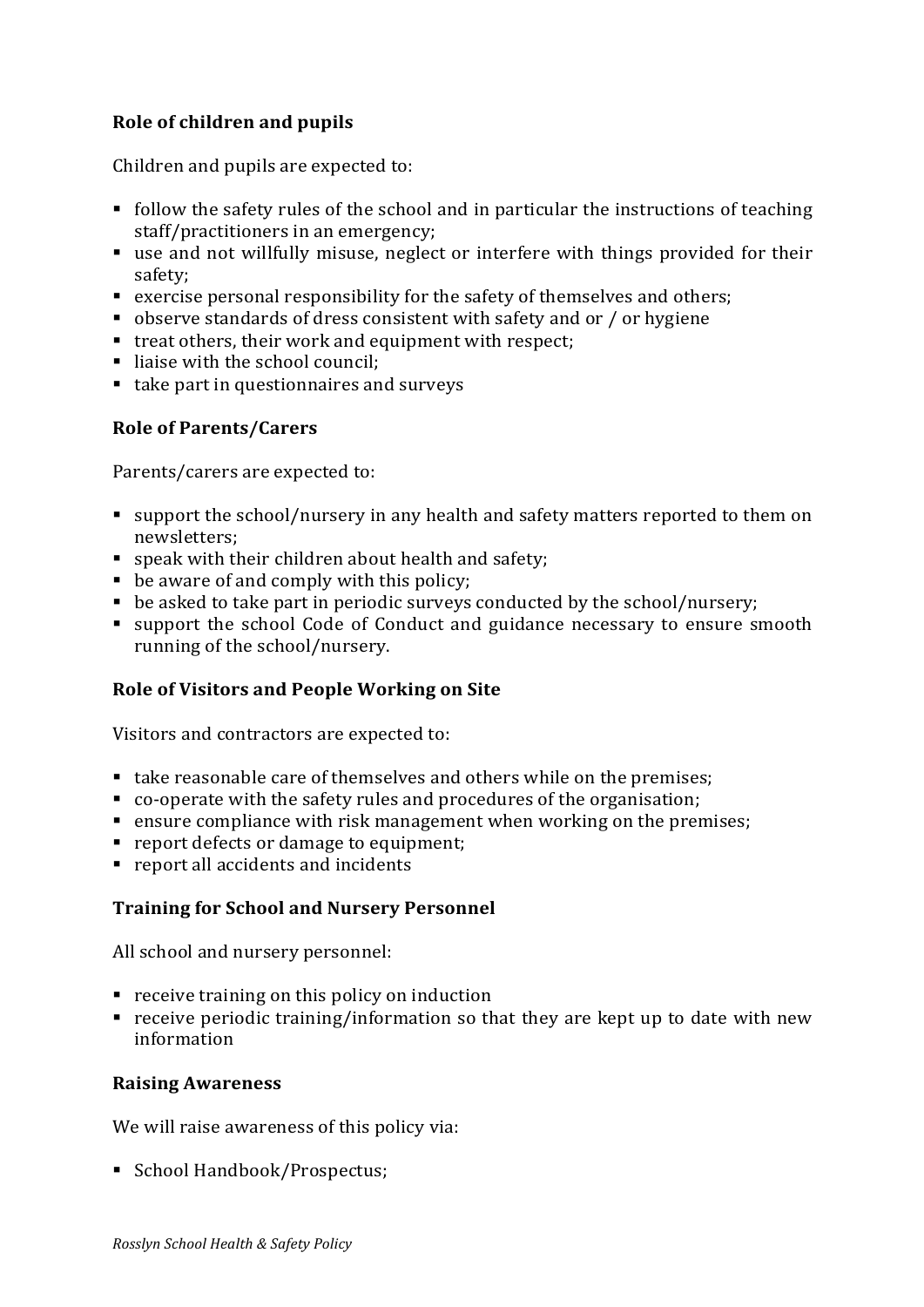- School website:
- Staff Handbook;
- Meetings with parents such as introductory, transition, parent-teacher consultations;
- School events:
- Meetings with school personnel;
- Written communications with home such as half termly newsletters
- Annual report to parents;
- Information displays in the main school entrance;
- Text messages
- Email
- Social media:
	- $\Box$  Facebook
	- $\square$  Instagram
	- $\Box$  Dojo Platform and App for the school
	- $\Box$  Famly App for the nursery

## **Monitoring the Implementation and Effectiveness of the Policy**

The practical application of this policy will be reviewed annually or when the need arises by the Management Committee.

#### **Arrangements**

# **Accidents and Incident Reporting**

• The accident reporting procedure and all the associated policies and procedures can be found on the school's website.

#### **Administration of Medicines**

- Medication is only administered to pupils/children when a parental consent form has been completed and signed by a relevant member of staff.
- The medicine will be administered by one nominated member of staff for each pupil and appropriate records kept. Another member of staff will witness.
- Medicines are only administered during school time when they have been prescribed by a child's GP or other relevant medical professional.
- The only exceptions to this are asthma medication and 'Epipens' (following discussion with parents) which may be kept in appropriate locations, out of the reach of other pupils, as appropriate.
- The doses administered during the school/nursery day are to be kept to the minimum, e. g. a course of antibiotics requiring four doses a day - only one dose (lunchtime) will normally need to be administered at school.
- No unprescribed medication will be administered.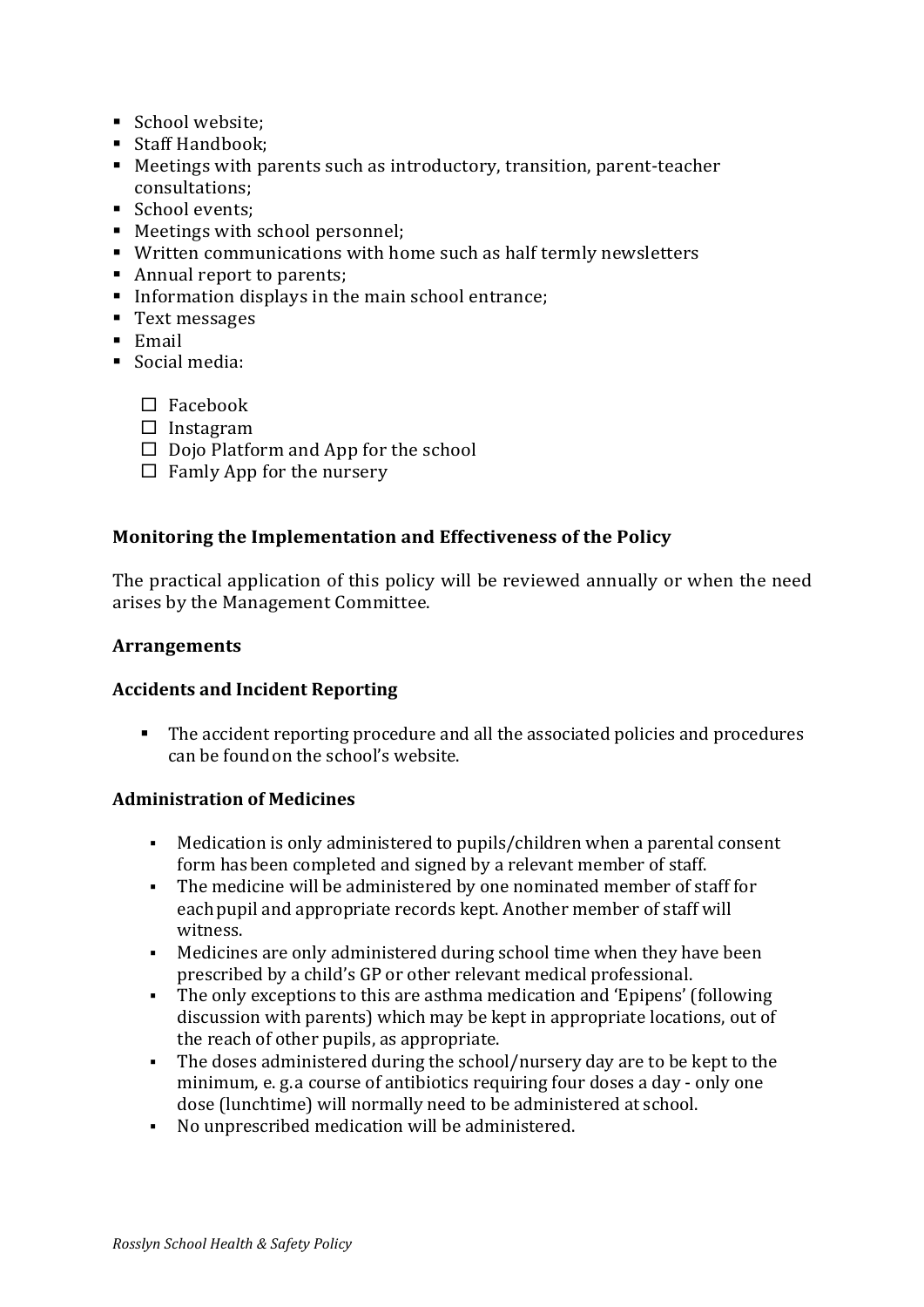## **Asbestos**

In accordance with the Control of Asbestos Regulations (2006), Rosslyn School and Day Nursery has made the following arrangements in order to minimise the risks pertaining to any asbestos that may have been used in the construction of the School's premises:

- The asbestos survey and accompanying documents are available to view.
- The asbestos survey shall be made available to all staff and contractors prior to any work commencing on the fabric of the building.

#### **Cleaning**

We recognise the importance of maintaining clean and hygienic premises. The following health & safety arrangements are in place:

- A cleaning rota has been established for all areas of the nursery and school.
- A cleaning rota has been established for all school equipment.
- Suitably competent staff have been employed to clean the premises.
- Cleaning staff are provided with suitable protective clothing (e.g. plastic gloves and aprons).
- Cleaning staff are provided with suitable hand washing facilities.
- All cleaning products are kept in locked cupboards out of reach of pupils.
- All premises are to be cleaned and tidied before pupils arrive.
- Routine cleaning does not take place during school/nursery operational hours.
- Hygienic and safe cleaning materials are available for use in emergencies.
- Toilets are regularly checked for cleanliness and made clean where needed
- Surfaces and tables are wiped clean between activities and before and after meals/snacks.
- Outside sand pits/trays are covered and cleaned/changed regularly.
- Dressing up clothes, display drapes, table ware and blankets are regularly washed.
- Resources are regularly cleaned
- Regular pest control visits are conducted by a competent specialist pest control contractor for preventative control.
- The school office holds COSHH records of all products used by cleaning staff and the pest control contractor in case of emergencies.
- Good health and hygiene practices are promoted through notices, signs, posters, leaflets and staff meetings.

#### **Control of Hazardous Substances**

- The use of hazardous substances in school will be kept to a minimum
- COSHH assessment for all hazardous substances used on site.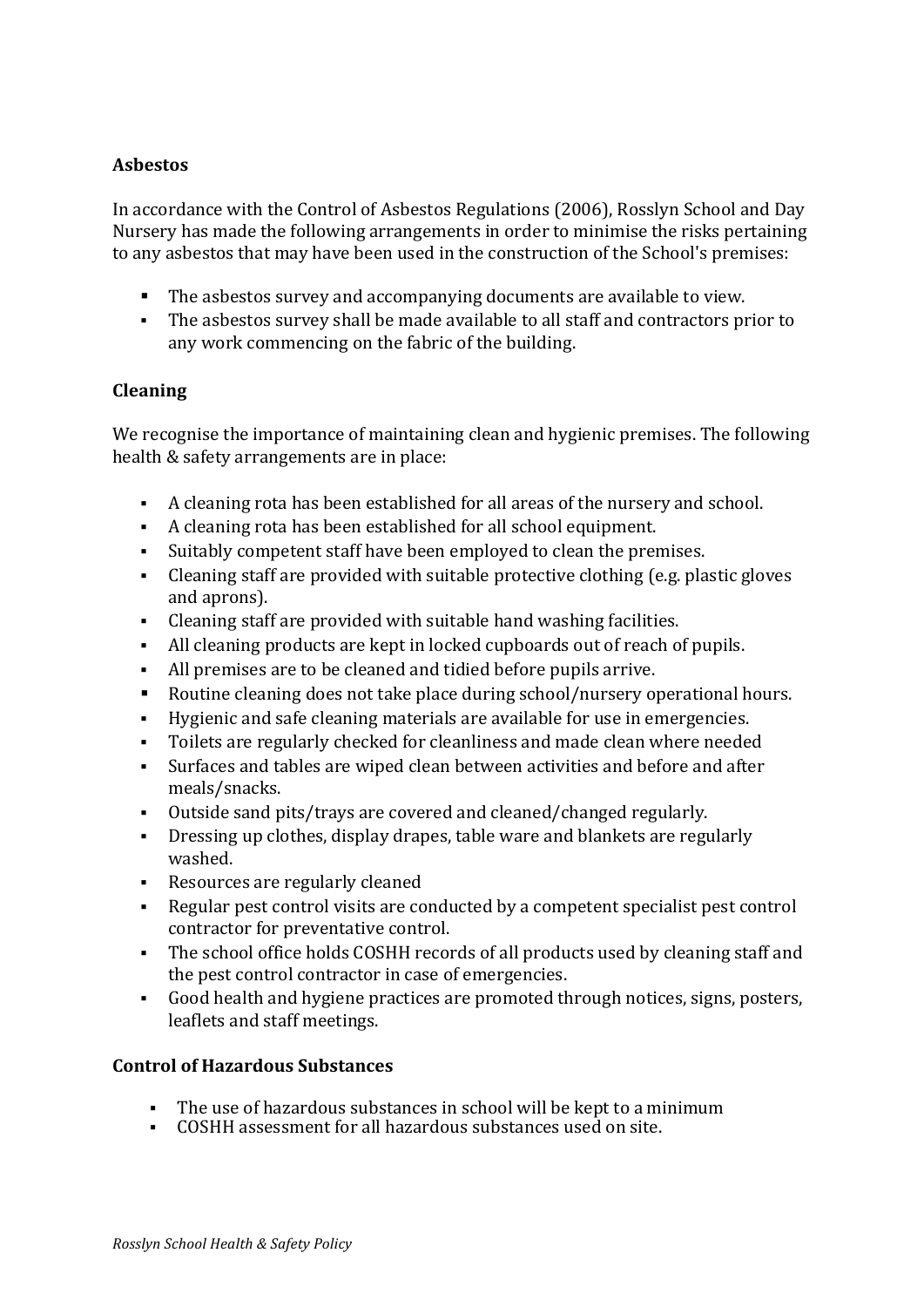## **Display Screen Equipment**

In accordance with the Health & Safety (Display Screen Equipment) Regulations (1992), as amended 2002, the following arrangements are in place to manage the risk to significant users of display screen equipment:

- **•** If applicable, a display screen equipment assessment shall be conducted by the office staff, and reviewed annually, or following significant changes to their work activities, or following a report of deterioration of the user's eyesight or general health.
- Where assessments indicate a risk to the user, changes to their work activities, equipment or system of work shall be considered.
- Significant users shall be provided with training and information relevant to their display screen equipment and workstation usage in order to minimise risks.

NB: Significant users are those who use computers for continuous / near continuous spells of an hour at a time or more.

NB: The regulations do not apply to display screen equipment used by pupils. However, it is good practice for staff to make sure pupils are aware how to correctly set up and use their display screen equipment in order to minimise risks.

#### **Educational Visits**

- All off site trips will be subject to risk assessment and are linked to broadening and enriching children's learning experiences.
- We will require the establishment we are visiting to provide an in-depth risk assessment which will support the one undertaken by the school/nursery
- We will wish to know the location of the information/lost child kiosk prior to embarking on an educational visit. This will be added to our risk assessment.

# **Electrical (PAT) Testing**

• All items of portable electrical equipment in school are inspected and checked annually. The school director is responsible for arranging PAT testing.

# **Employee Health and Wellbeing**

We recognise that the mental and physical well-being of our employees is key to the running of a successful school and nursery.

• All employees are required to declare any medical condition and regular medication they require.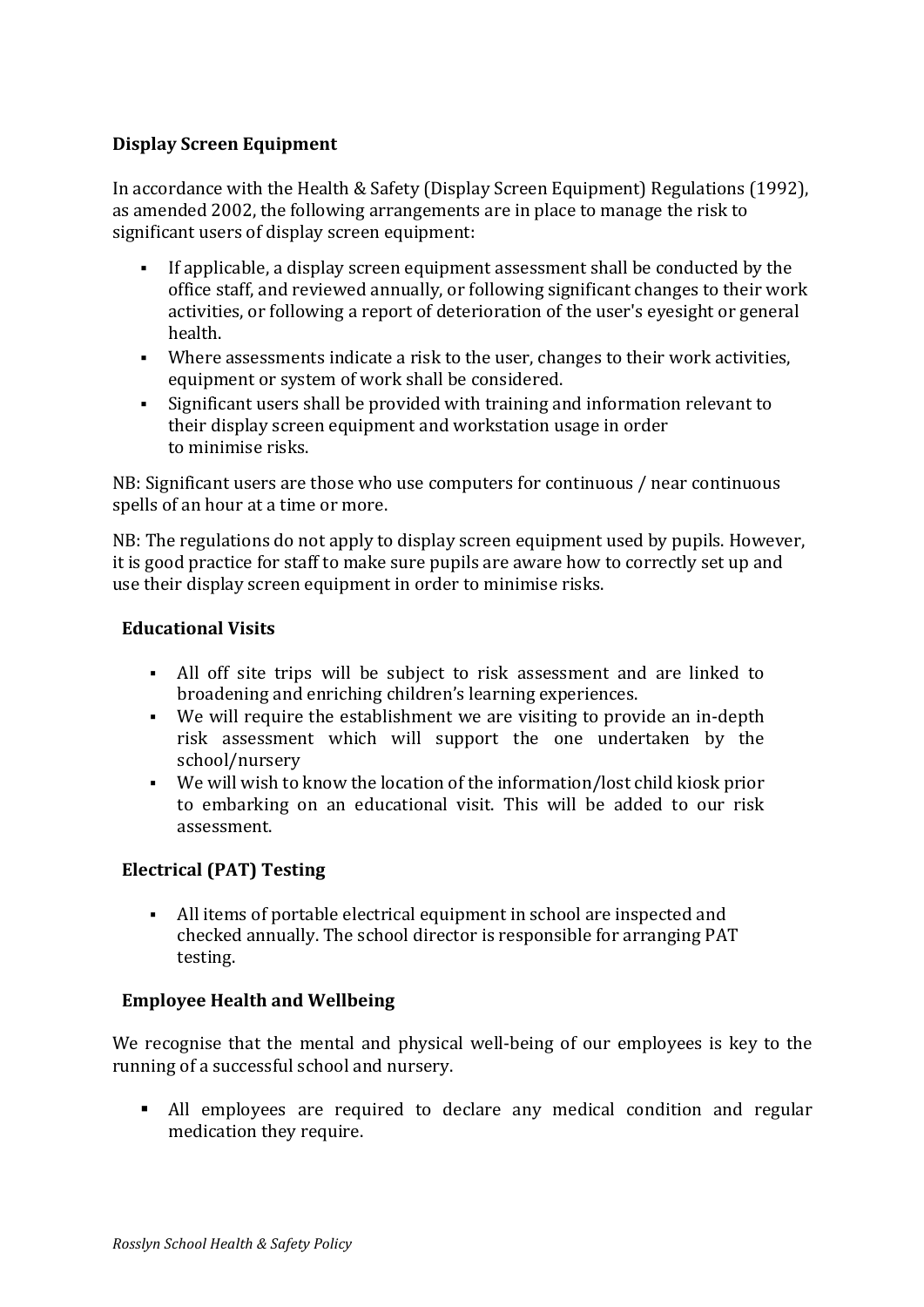- All employees are required to provide upon appointment, emergency contact details for use in emergencies. All employee records shall be treated as confidential.
- All employees complete a health assessment and declaration once appointed to post.
- A staff room is provided for employees to take their breaks, rest periods and refreshments in.
- Employees must report to their Line Manager and the School Director any incidents relating to staff well-being such as violence, intimidation, stress or bullying.

## **Fire Safety & Evacuation of the Building**

- Fire exits have appropriate signage
- Plans showing exit routes are displayed by the door of each classroom.
- A fire drill is diarised by the office staff as a minimum, once a term.
- $\blacksquare$  Fire evacuations are recorded and supported with narratives.
- Fire alarm testing is carried out weekly by the office staff with appropriate records kept in the office.
- Evacuation times and any issues which arise are reported to the Management Committee.
- Fire extinguishers are checked annually by a designated contractor.
- A separate fire safety policy and risk assessment is available.
- A safe place (off site) to gather and for collection in the event of a bomb or significant incident has been identified and permission to use the site, granted.

# **First Aid Provision**

- All permanent school teaching and nursery staff are required to hold a paediatric first aid certificate.
- First Aid kits are located in the nursery and the school buildings and are regularly checked and replenished by a designated member of office staff.
- $\blacksquare$  All first aid kits are clearly identifiable with a first aid sign and available to all staff.
- Portable first aid kits are taken on educational visits.
- A first aid kit is taken out during the routine emergency evacuation procedure.
- Parents and carers are made aware of all accidents and/or incidents involving children.
- Accident forms are signed by parents/carers upon collection of their child.
- All accidents and cases of work-related ill health are recorded and reported to the authority when required.

# **Designated Medical Area**

• As required by the Education (School Premises) Regulations (1996), the space designated for care of pupils during school hours is located in the nursery building, on the ground floor, by the staircase. The medical area contains a first aid kit and is adjacent to toilet and hand washing facilities.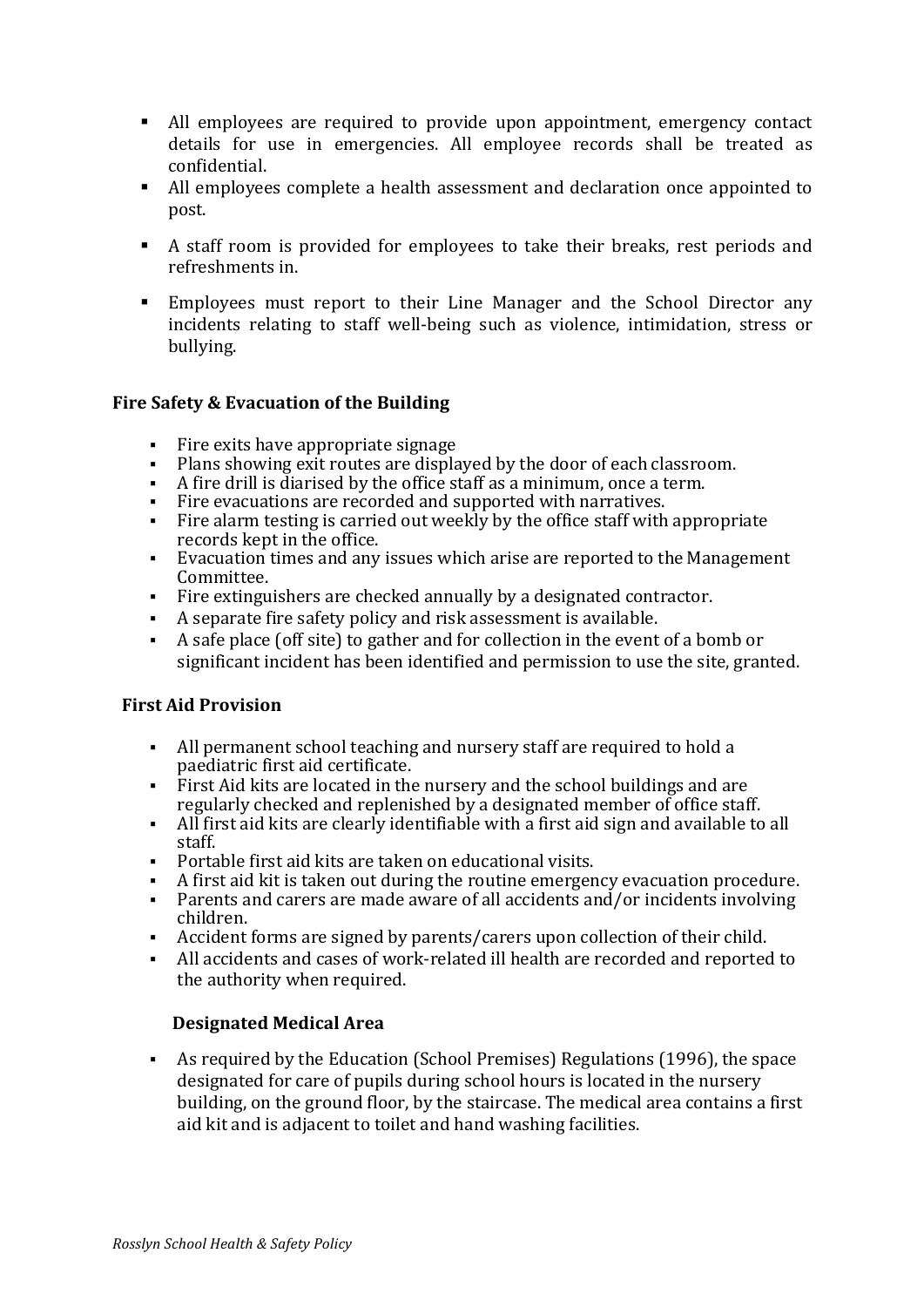#### **Infectious Diseases**

The following arrangements are in place in order to minimise the risk to staff and pupils of infectious diseases:

- A member of the office staff is responsible for keeping abreast of any new information relating to infectious, notifiable and communicable diseases and local health issues. New information shall be disseminated to staff members and parents/carers as necessary.
- Follow the Health Protection Agency's advice on reportable infectious diseases.
- Infectious diseases posters are displayed in the school office and parent notice board by the side gate.
- If a pupil feels unwell, is sick, has diarrhea, has an accident and/or staff feel that they may have an infectious disease that may put other pupils/staff at risk, they will be isolated in the medical area and arrangements made for collection by their parent/carer. A member of staff will remain with the child at all times.
- For cases of suspected Covid 19 infection full PPE will be worn and the area sanitized.
	- $\circ$  Emergency contact numbers will be used if the parent/carer cannot be contacted.
	- $\circ$  The pupil and parent's right to confidentiality shall be respected.
	- $\circ$  The pupil shall be treated in a sympathetic, caring and understanding manner.
- Parents/carers shall be kept informed of any infectious diseases occurring at the school.
- We expect, and inform, parents/carers to notify us if their child is suffering from any infectious disease that may put others at risk.
- We expect, and inform, parents/carers to call or email the school office in the morning before 8:30 if their child is unwell and will not be attending school.
- We expect, and inform, parents/carers to state the reasons for absence by placing a telephone call to the office or an email to the school office / class teacher upon returning following illness.

#### **Insurance**

The proprietor of Rosslyn School and Day Nursery purchased, and shall maintain, suitable levels of public liability insurance to cover our activities and facilities.

Insurance certificates are displayed and available for inspection by all interested parties.

# **Legionella**

School and nursery provide advice and has assisted with the preparation of the school's Legionella risk assessments and also sample water as per the risk assessment.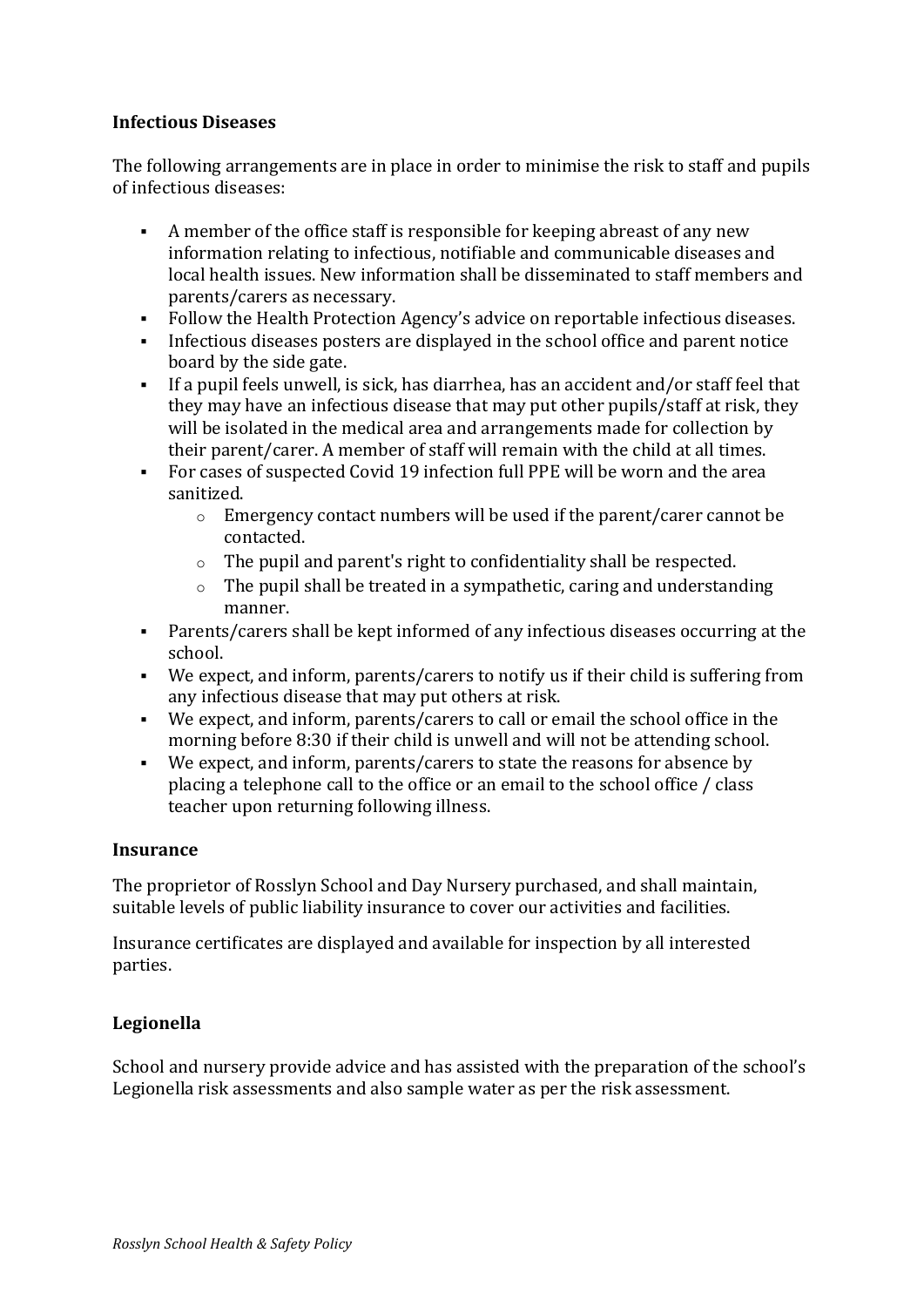## Lone Working

Staff are encouraged not to work alone on the premises. Work carried out unaccompanied, or without immediate access to assistance, should be risk assessed to determine if the activity is necessary. Work involving potentially significant risks (e.g., working at height) should not be undertaken whilst working alone. A lone working policy and procedure is available.

Where lone working cannot be avoided staff should:

- Obtain permission from the School Director and notify them on each occasion when lone working will occur.
- Ensure they do not put themselves or others at risk.
- Ensure they have means to summon help in an emergency, e.g., access to a telephone.
- If working off site, notify a colleague of their whereabouts and the estimated time of return
- If working on site, notify the School Director when leaving the premises
- Report any incidents or situations where they may have felt unsafe or uncomfortable.

#### **Manual Handling**

- Pupils and staff must only lift equipment and furniture within their own individual capability.
- Manual handling training will be provided for appropriate members of staff including, if necessary, how to lift pupils safely.

#### **Over-exposure to the sun**

We recognise the risk to pupils of over-exposure to the sun and have made the following arrangements to minimise the risk:

- Parents/carers are encouraged to apply sun cream to their child at the beginning of the day during periods of hot weather.
- Nursery children attending all day, where required and providing we have permission, will have sun cream applied by their key worker. Sun cream must be provided by parent/carer.
- Pupils may bring to school a named bottle of sun cream to reapply at midday should they wish.
- Supervising staff are to ensure that during hot weather:
	- $\circ$  Pupils wear sun hats when outside.
	- $\circ$  Pupils are encouraged to drink plenty of water.
	- $\circ$  Pupils are encouraged to sit in shaded areas when outside.
- Pupils are taught about being Sun SMART as part of the PSHE programme of study in the curriculum:
	- $\circ$  Stay in the shade 11am to 3pm.
	- $\circ$  Make sure you never burn.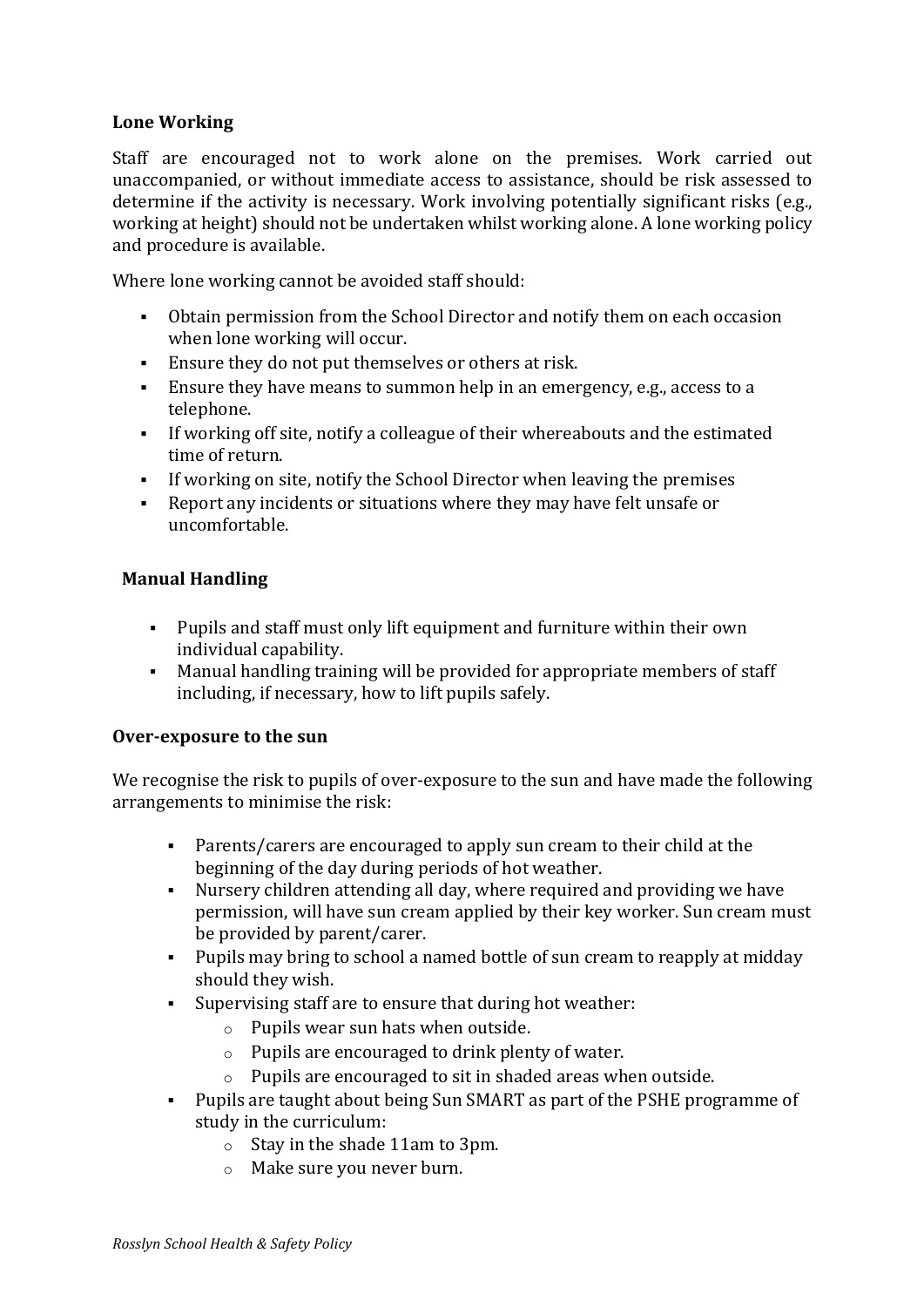- $\circ$  Aim to cover up with a t-shirt, hat and sunglasses.
- $\circ$  Remember to take extra care with children.
- $\circ$  Use factor 15+ sunscreen.

#### **Personal Hygiene**

We recognise the importance of promoting good personal hygiene practices. The following health  $&$  safety arrangements are in place:

- Staff and pupils are encouraged to observe good practice in matters of personal hygiene at all times.
- Pupils/children are encouraged to use the toilets correctly.
- Pupils/children are encouraged to wash their hands regularly, especially before and after handling food, after using the toilet, after handling plants and animals and after messy or dirty activities, particularly out of doors.
- Pupils/children are encouraged to cover their mouths with a tissue when they cough or sneeze, disposing of the tissue hygienically and washing their hands / using hand sanitizer immediately after.
- Pupils are taught hygiene awareness through planned and spontaneous discussion, routines, activities and topics.
- Staff are encouraged to set a good example to pupils in matters of personal hygiene.

## **Playground Equipment**

- § Playground equipment and its use is supervised during all breaks during the school day.
- **•** If the equipment is used during lesson time supervision is again maintained.
- A decision is made, recorded and enforced if inclement weather  $(damp/icv)$ means that equipment becomes unsafe to use on a particular day.

#### **Playground Supervision**

• Appropriate levels of supervision will be maintained in playgrounds and during outdoor play.

#### **Risk Assessment**

- The organisation maintains a comprehensive set of risk assessments that cover curriculum-based activities in school and nursery including school/nursery visits and the running of the building and grounds
- They are available on the school central server for staff to inspect and refer to as necessary.
- The management committee will take steps to ensure that appropriate staff are aware of the risk assessments appropriate to their role and will monitor compliance with control measures specified in the risk assessments.
- $\blacksquare$  All risk assessments are reviewed on an annual basis.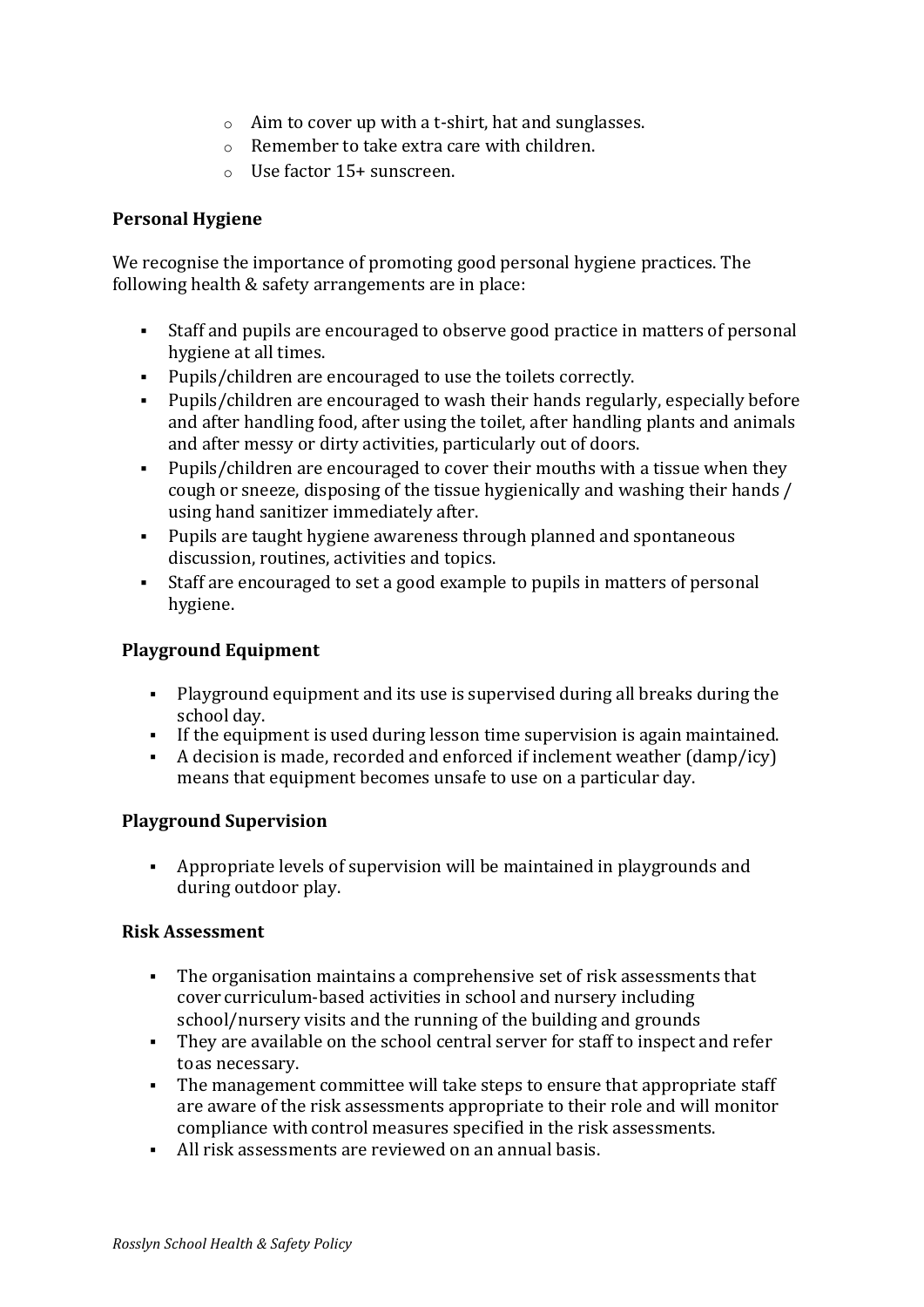#### **Individual Risk Assessments**

Where required specific risk assessments relating to individuals, e.g., staff member or pupil/child, are held on that person's file and will be undertaken and approved by School Lead/Compliance Lead. Such risk assessments will be reviewed on a regular basis by the School Lead/Compliance Lead.

- It is the responsibility of employees to inform their line manager of any medical condition (including pregnancy) which may impact upon their work.
- It is the responsibility of parents/carers to inform the appropriate designated lead of any medical condition which may require support during school/nursery hours.

## **Curriculum Activity Risk Assessments**

Risk assessments for curriculum activities will be carried out by the responsible staff member, referring to the model risk assessments.

## **Transport**

## **External Provider**

Where transport to a venue is required from an external transport provider, office staff will source this given sufficient information and advance notice of the trip taking place by the person organising the trip.

- We will use a known and approved transport provider.
- Insurance liability certificate and DBS cover letter to be obtained from coach company and officially logged in School office.
- The office staff shall ensure that there is a seat available for every person going on the trip, and that suitable seatbelts are fitted.
- The office staff shall ensure that the transport provider is notified of the purpose and details of the trip, and that speed limits, driving hours regulations and other safeguarding/safety regulations are to be observed at all times.

#### **Security**

We treat the security of our pupils as a top priority. Security arrangements are monitored and reviewed regularly by the Proprietor and Management Committee and following a security related incident or feedback from an interested party.

Security arrangements currently in place include:

- CCTV & Intruder Alarm System (contractor maintained 24/7)
- Keeping all external doors locked to prevent unwanted visitors and to ensure pupils cannot leave the premises unaccompanied.
- Keeping internal and external areas secure by closing all gates and front door on arrival and departure from the premises.
- Ensuring all visitors sign-in in the visitors' book upon arrival, and sign-out when they depart, with the time recorded and witnessed by a staff member. In light of C19, receiving staff will sign the individual in and out of the building.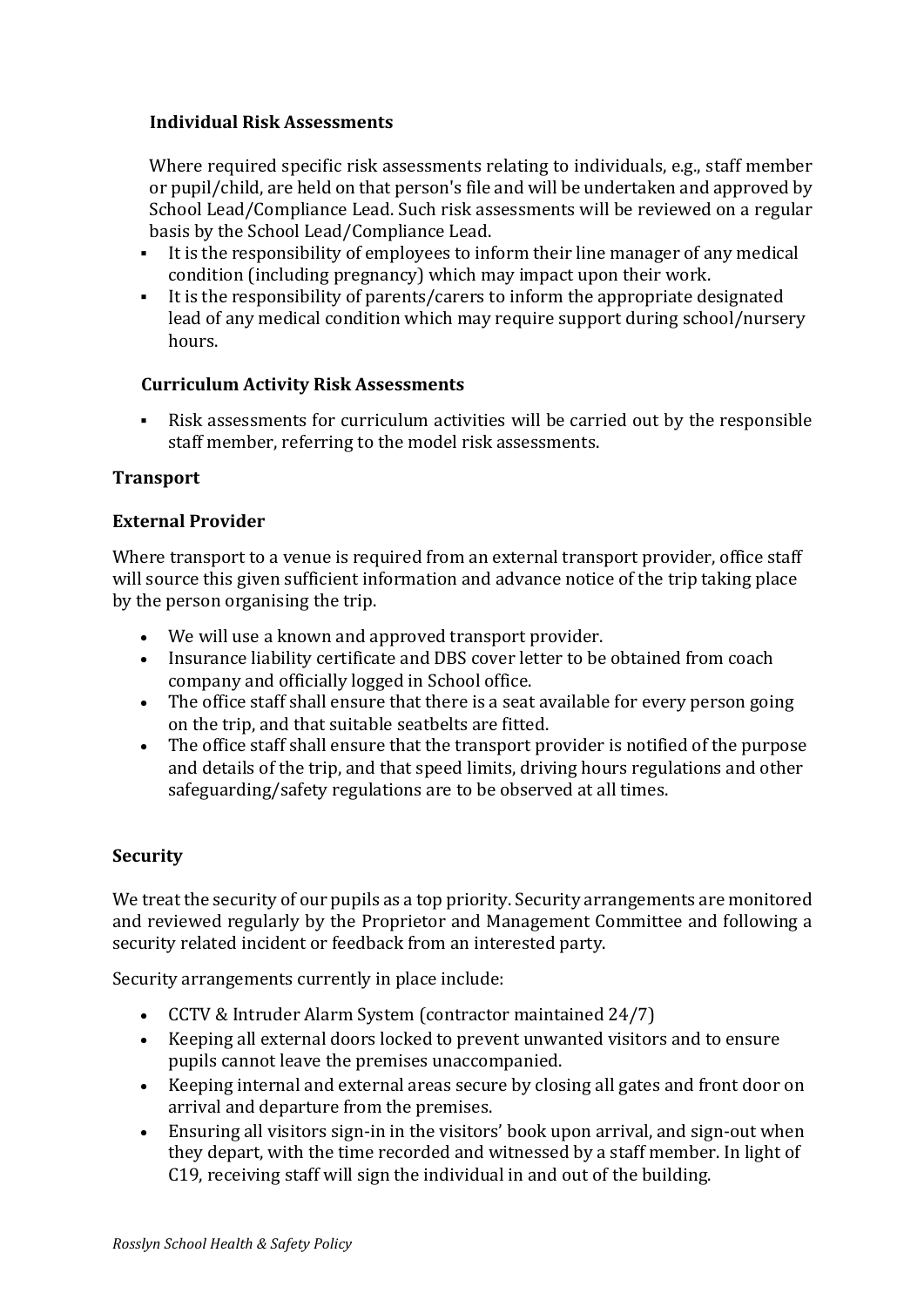- All visitors accompanied whilst on site.
- Ensuring all employed staff sign in and sign out via the Bright HR app.
- Ensuring all visitors show identification upon arrival if unknown to the school or nursery.
- Keeping all gates and boundaries in good repair and checked regularly.
- Keeping all gates bolted for safe access control.
- Ensuring that all parents/carers are made aware of the arrival and collection arrangements, including early collection, and the procedures that will be followed should they be delayed and their child not collected.
- Requiring parents/carers to inform staff in advance, either by telephone or email, if another adult will be collecting their child.
- Not permitting any child under the age of 14 to collect a pupil or child.
- Ensuring that pupils are handed over personally to the collecting adult.
- Providing lockable cabinets for personnel / pupils' details files etc. to satisfy data protection, confidentiality and fire risk requirements.

#### **Slips Trips and Falls on the Level**

- The potential for slips trips and falls in school has been risk assessed and appropriate controls have been put in place.
- This includes working procedures for mopping floors, absorbent floor mats near entrances and regular hazard spotting inspections.

#### **Smoking**

- $\blacksquare$  We operate a no-smoking policy applying to all staff, pupils, parents, visitors, work experience students and contractors when they are on the school and nursery site.
- The site is an entirely smoke free environment and this includes the use of ecigarettes and other tobacco products.
- Smoking is not permitted at any time anywhere in the school and nursery grounds including toilets, corridors, staff room or the frontage of the building.
- Staff smoking during their lunch break must do so away from the building and thoroughly wash and sanitise their hands upon their return.

#### **Snow and Ice**

- The site staff will strive to keep the main pedestrian routes open during snowy and icy conditions.
- The school director will follow the local authority's advice when taking a decision to temporarily close the premises due to adverse weather.

#### **Supervision of Pupils**

• Sensible, safe behaviour will be promoted to pupils by all members of staff.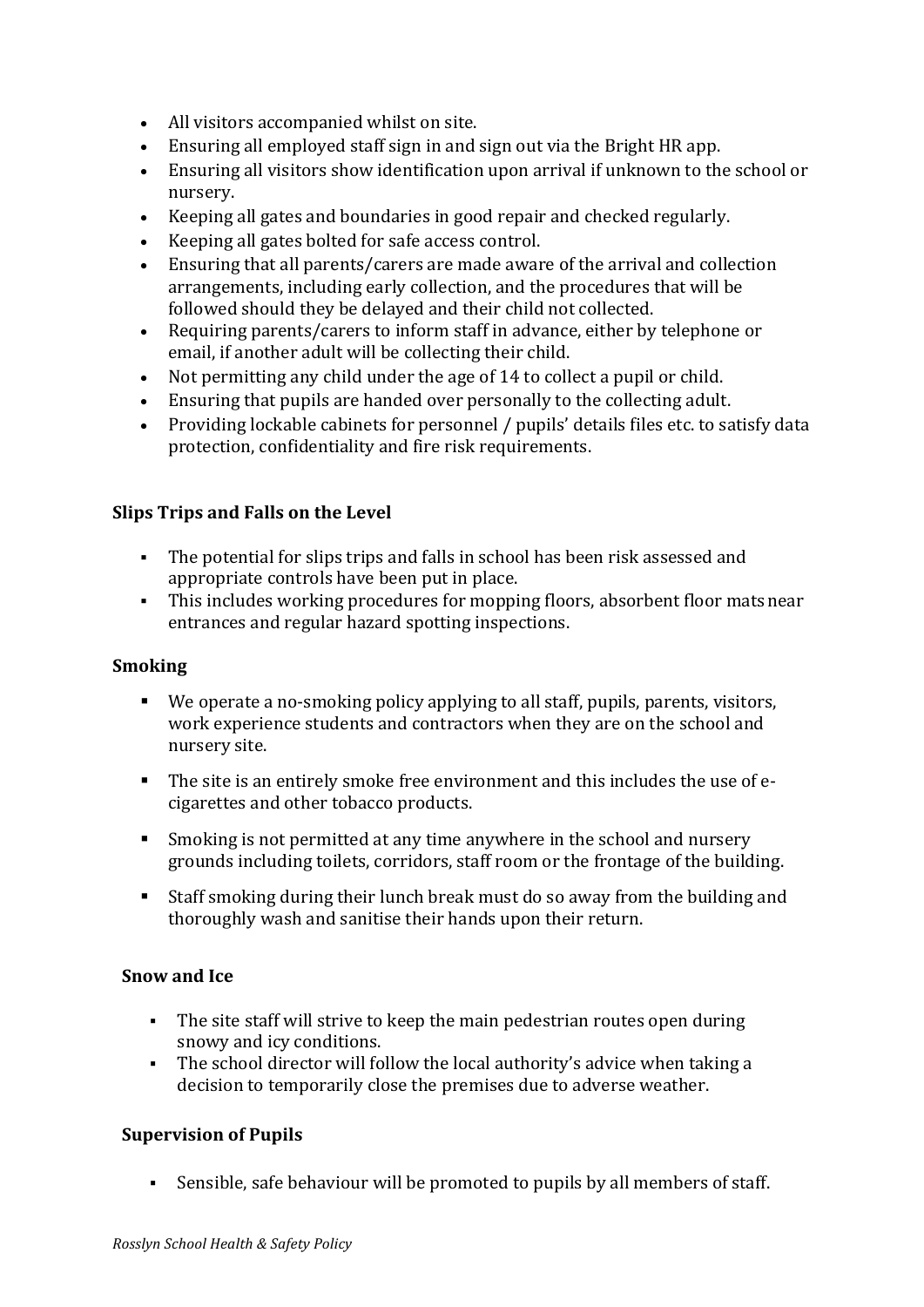- Dangerous or risky behaviour displayed by pupils will be addressed and dealtwith.
- Pupils will only be allowed into or stay in classrooms under adult supervision.
- Appropriate supervision of cloakrooms and toilet access will be in place at busy times.

#### **Vehicles** on Site

- Access to the frontage is to be kept clear for emergency vehicles and parents dropping off/collecting nursery children only.
- Parents/carers must park safely on the public road, paying attention to parking restrictions and respecting the access requirements of our neighbours.
- $\blacksquare$  When pupils are dismissed via the side gate they must be controlled by an adult and return to the pedestrian walkway to exit safely. Parents/carers are regularly reminded to keep their children within their control for safety reasons when arriving at, and leaving, the building.

#### **Working at Height**

- All site staff/contractors who undertake working at heights do so only if suitably trained.
- Teaching and other staff who assist in putting up displays in school must:
	- $\circ$  Use appropriate access equipment step ladders and kick stools.
	- $\circ$  Wear flat shoes whilst putting up displays.
	- $\circ$  Not climb on furniture to put up displays.

#### **Workplace Temperature**

We recognise the importance of maintaining a reasonable temperature in all workplaces, in accordance with applicable legislation.

In accordance with the Education (School Premises) Regulations (1999), the following minimum temperatures will be observed:

- Areas where there is a lower-than-normal level of physical activity:  $21^{\circ}C$
- Areas where there is a normal level of physical activity:  $18^{\circ}$ C
- In light of Covid 19 additional ventilation will be encouraged as deemed necessary by the Department of Education whilst maintaining a comfortable temperature at all times.

#### **Linked Policies**

Linked policies and procedures are available on the Rosslyn School and Day Nursery website and on the main server.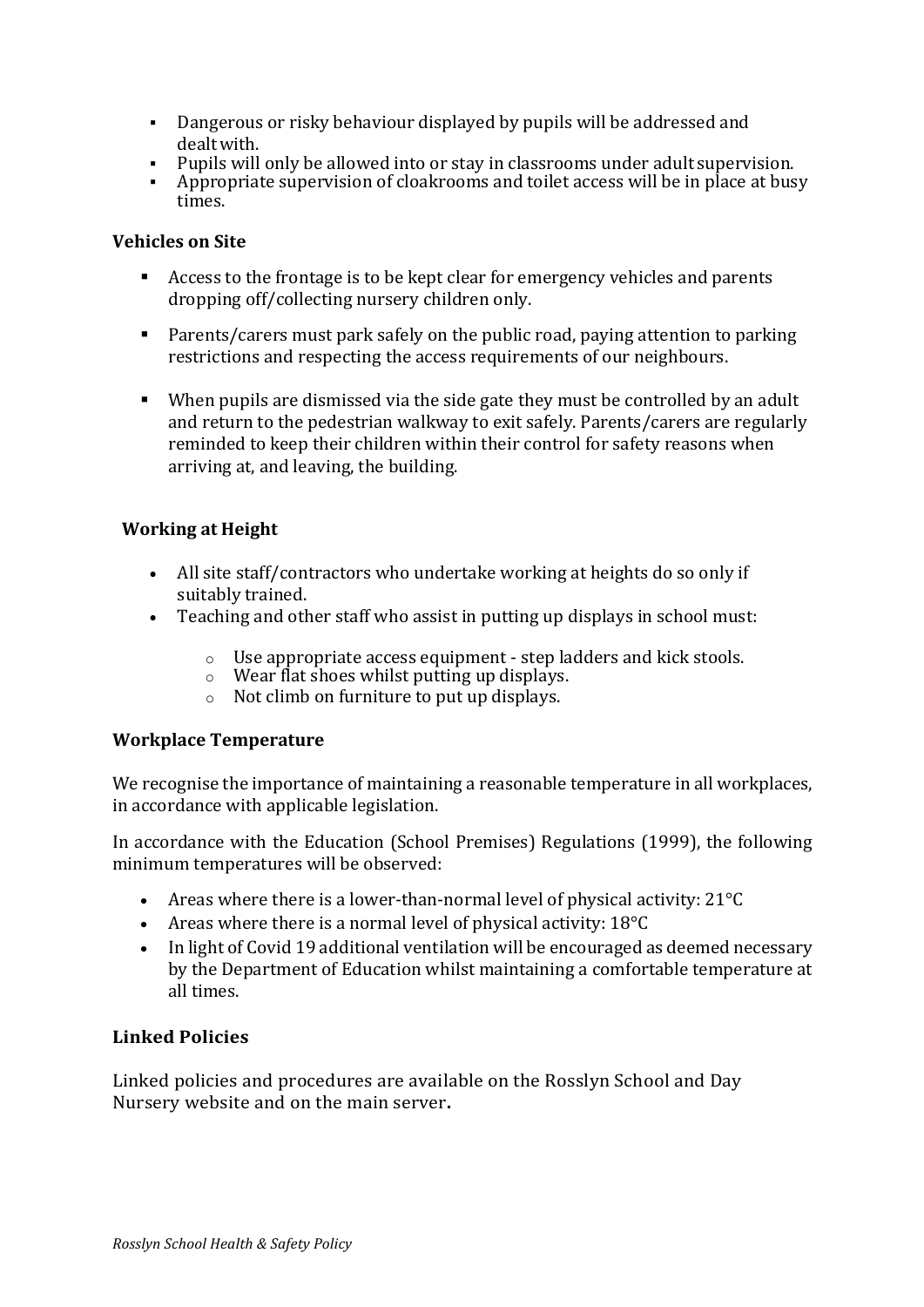| <b>Health, Safety and Welfare Induction Checklist</b>                                      |   |   |           |
|--------------------------------------------------------------------------------------------|---|---|-----------|
| <b>Fire and Emergencies</b>                                                                |   |   |           |
| Has the student / agency / new member of staff been shown or informed of the<br>following? | Y | N | <b>NA</b> |
| The premises fire action procedures                                                        |   |   |           |
| The type of alarm sound<br>Ē,                                                              |   |   |           |
| The means of escape from each work area to use<br>п                                        |   |   |           |
| The external assembly points<br>п                                                          |   |   |           |
| The location of the nearest fire fighting equipment<br>п                                   |   |   |           |
| Fire doors and all escape routes to be free of obstacles<br>E                              |   |   |           |
| Evacuation arrangements for anyone with disabilities<br>٠                                  |   |   |           |
| <b>Security Arrangements</b>                                                               |   |   |           |
| Has the student / agency / new member of staff been shown or informed of the<br>following? | Y | N | <b>NA</b> |
| The security door entry system                                                             |   |   |           |
| <b>Security procedures</b><br>E                                                            |   |   |           |
| Panic alarms<br>٠                                                                          |   |   |           |
| <b>Restricted areas</b><br>п                                                               |   |   |           |
| <b>First Aid</b>                                                                           |   |   |           |
| Has the student / agency / new member of staff been shown or informed of the<br>following? | Y | N | <b>NA</b> |
| The list of the workplaces first aiders<br>п                                               |   |   |           |
| <b>Location of the Medical Room</b><br>×                                                   |   |   |           |
| Location of first aid boxes<br>٠                                                           |   |   |           |
| <b>Reporting Accidents / Incidents</b>                                                     |   |   |           |
| Has the student / agency / new member of staff been shown or informed of the<br>following? | Y | N | <b>NA</b> |
| Procedures for reporting accidents                                                         |   |   |           |
| <b>Smoking</b>                                                                             |   |   |           |
| Has the student / agency / new member of staff been shown or informed of the<br>following? | Y | N | <b>NA</b> |
| The No Smoking Policy                                                                      |   |   |           |
| <b>Health and Safety Policies &amp; Literature</b>                                         |   |   |           |
| Has the student / agency / new member of staff been shown or informed of the               | Y | N | <b>NA</b> |
| following?                                                                                 |   |   |           |
| <b>Health and Safety Policy</b><br>П                                                       |   |   |           |
| Computer and use of the internet guidelines<br>п                                           |   |   |           |
| Display screen equipment                                                                   |   |   |           |
| <b>Electrical Hazards</b>                                                                  |   |   |           |
| Has the student / agency / new member of staff been shown or informed of the<br>following? | Y | N | <b>NA</b> |
| Procedures dealing with faulty electrical equipment                                        |   |   |           |
| <b>Welfare</b>                                                                             |   |   |           |